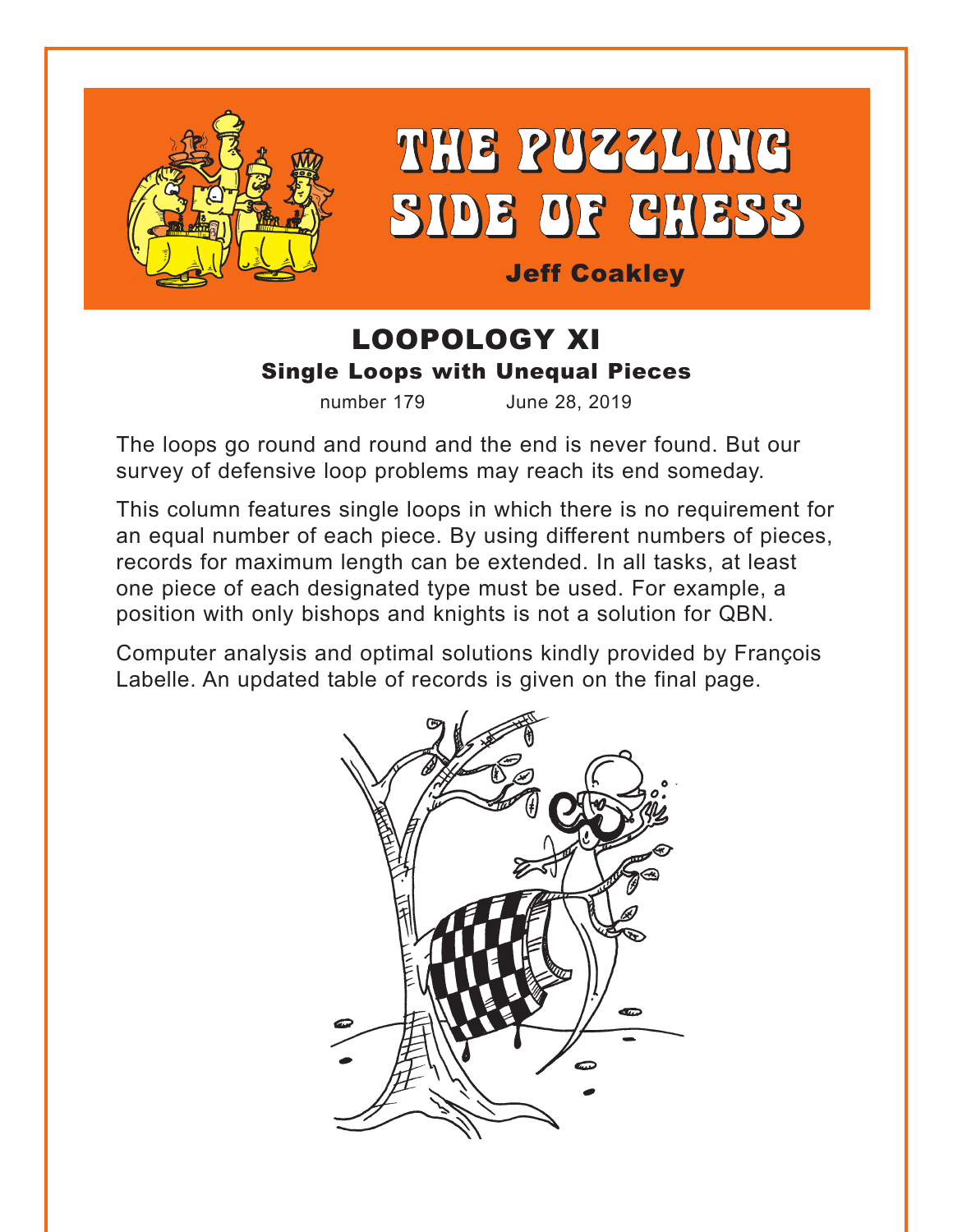<span id="page-1-0"></span>In a single loop, the pieces form a continuous chain of defence in which every piece guards exactly one other piece.

Two-piece single loops without pawns necessarily have an equal number of each piece. But loops with unequal numbers are possible for NP and RP.

# **[Single NP](#page-5-0) Loop**



Make a single NP loop with the maximum number of pieces, using any number of each piece. Pawns may not be placed on the 1st or 8th ranks. The record for equal numbers of each piece is 8.

#### **[Single RP](#page-6-0) Loop**

Make a single RP loop with the maximum number of pieces, using any number of each piece. The record for equal numbers of each piece is 10.



*proposed loop bridge Amsterdam Iconic Pedestrian Bridge Contest 2012*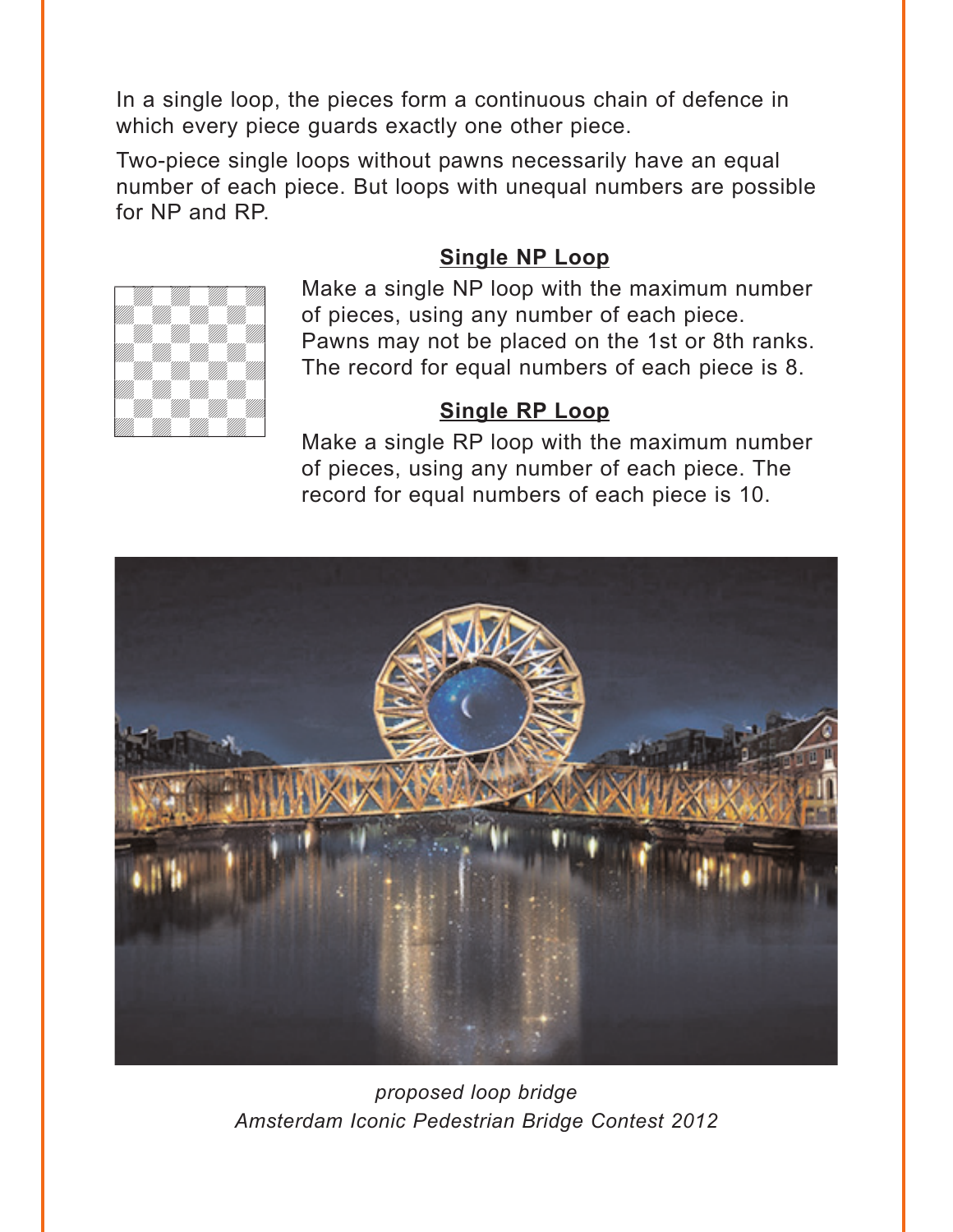<span id="page-2-0"></span>Three-piece single loops with unequal numbers of pieces were given in column 172 for groups KRB, KRN, KBN, RBN. Here are the other three-piece groups without pawns. The record positions for QBN and KQN are unique. Always a pleasant find.

# **[Single QRN Loop](#page-6-0)**



Make a single QRN loop with the maximum number of pieces, using any number of each piece. The record for equal numbers of each piece is 9.

## **[Single QBN Loop](#page-7-0)**

Make a single QBN loop with the maximum number of pieces, using any number of each piece. The record for equal numbers of each piece is 12.

# **[Single KQN Loop](#page-7-0)**

Make a single KQN loop with the maximum number of pieces, using any number of each piece. The record for equal numbers of each piece is 12.



# **BREAKING NEWS** *Loopology Precedents Discovered!*

We have a new page in the history of chess loops. I recently learned that mathematics professor Erich Friedman from Stetson University in Florida presented numerous defensive loop problems on his website in 2007. Optimal solutions were given for the following single loops, all with an equal number of each piece: KR KB KN QN RB RN BN RP NP KQN KRB KRN KRP QBN QRN KQBN QRBN QBNP. Past columns will be edited to acknowledge his trailblazing contribution to loopological studies.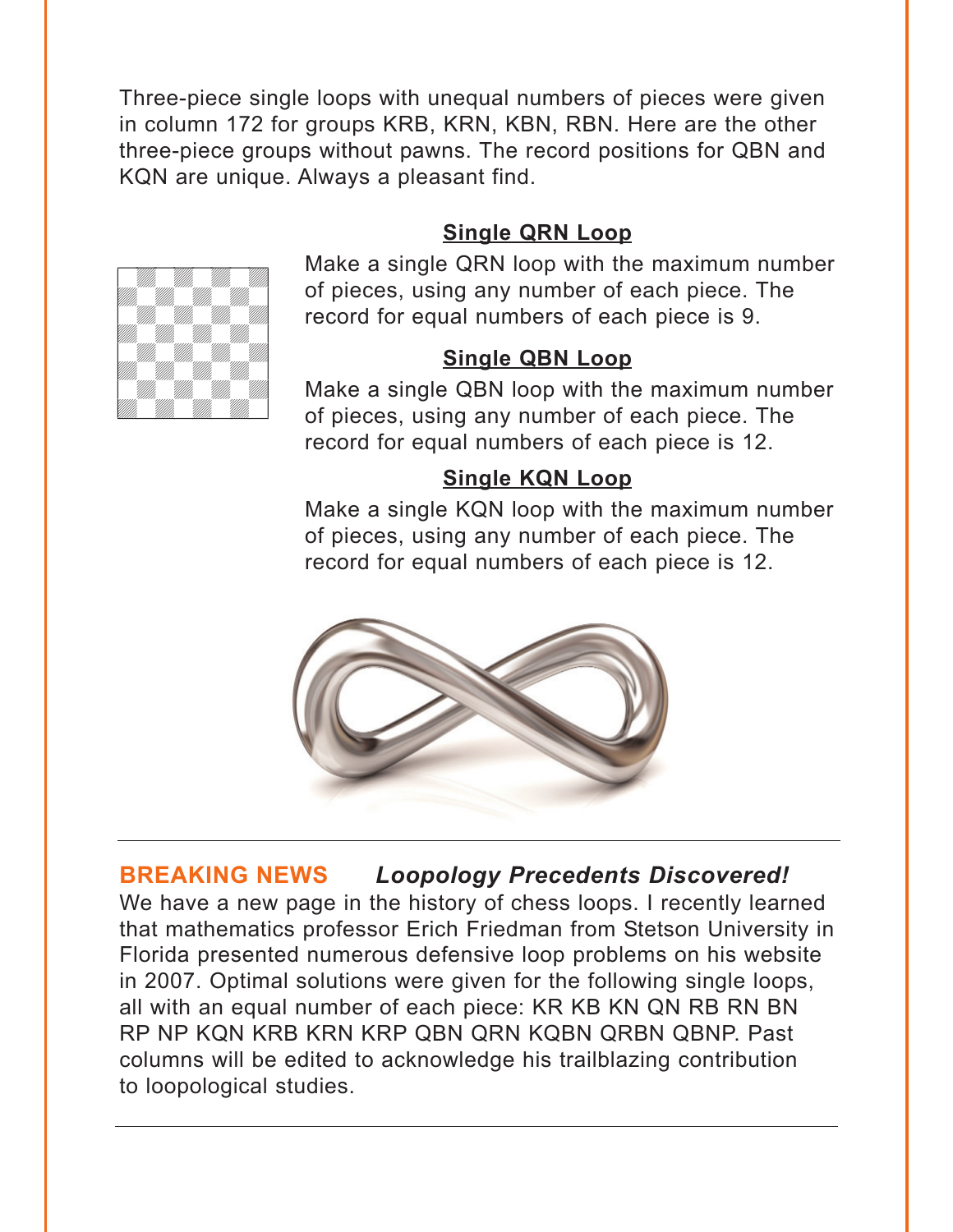<span id="page-3-0"></span>The single loop KRBN with unequal numbers of pieces was given in column 172. There are three more four-piece groups without pawns.



# **[Single QRBN Loop](#page-8-0)**

Make a single QRBN loop with the maximum number of pieces, using any number of each piece. The record for equal numbers of each piece is 12.

# **[Single KQRN Loop](#page-8-0)**

Make a single KQRN loop with the maximum number of pieces, using any number of each piece. The record for equal numbers of each piece is 12.

# **[Single KQBN Loop](#page-9-0)**

Make a single KQBN loop with the maximum number of pieces, using any number of each piece. The record for equal numbers of each piece is 12.

For the sake of completeness, record positions for single loops with pawns and an unequal number of pieces are included in the solution section for all 3, 4, and 5 piece groups. See [pages 12-14.](#page-12-0)



*Aqualoop Calypso Park, Ontario*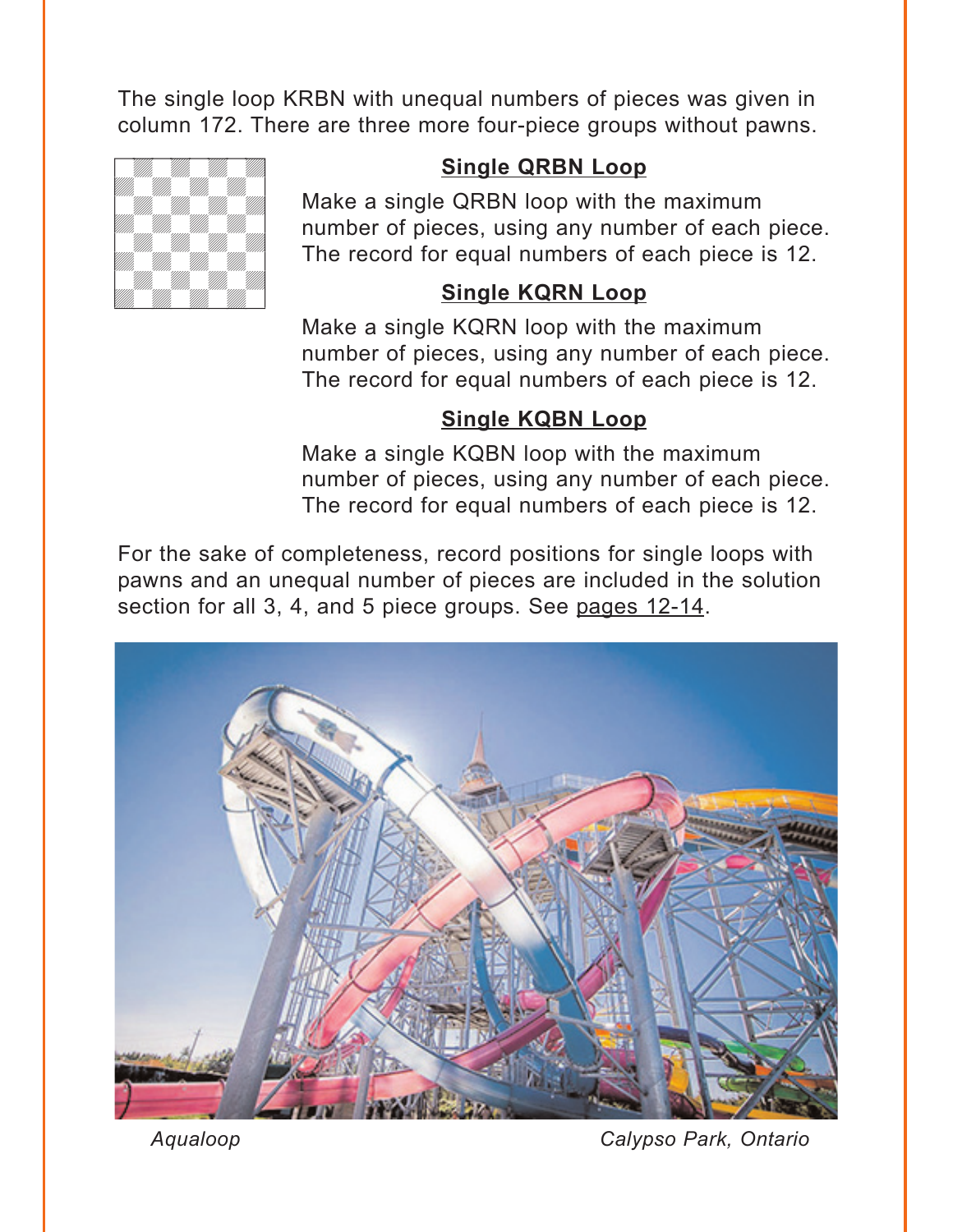<span id="page-4-0"></span>Of course, there is only one five-piece group without pawns.



#### **[Single KQRBN Loop](#page-10-0)**

Make a single KQRBN loop with the maximum number of pieces, using any number of each piece. The record for equal numbers of each piece is 15.

Six pieces are always fun. The length of possible loops is greatly increased with an unequal number of each type.



#### **[Single KQRBNP](#page-11-0) Loop**

Make a single KQRBNP loop with the maximum number of pieces, using any number of each piece. The record for equal numbers of each piece is 12.

Coming soon, *Loopology XII: Double Loops with Unequal Pieces*.



*When plans go wrong. Loop of Doom, South Africa 2016*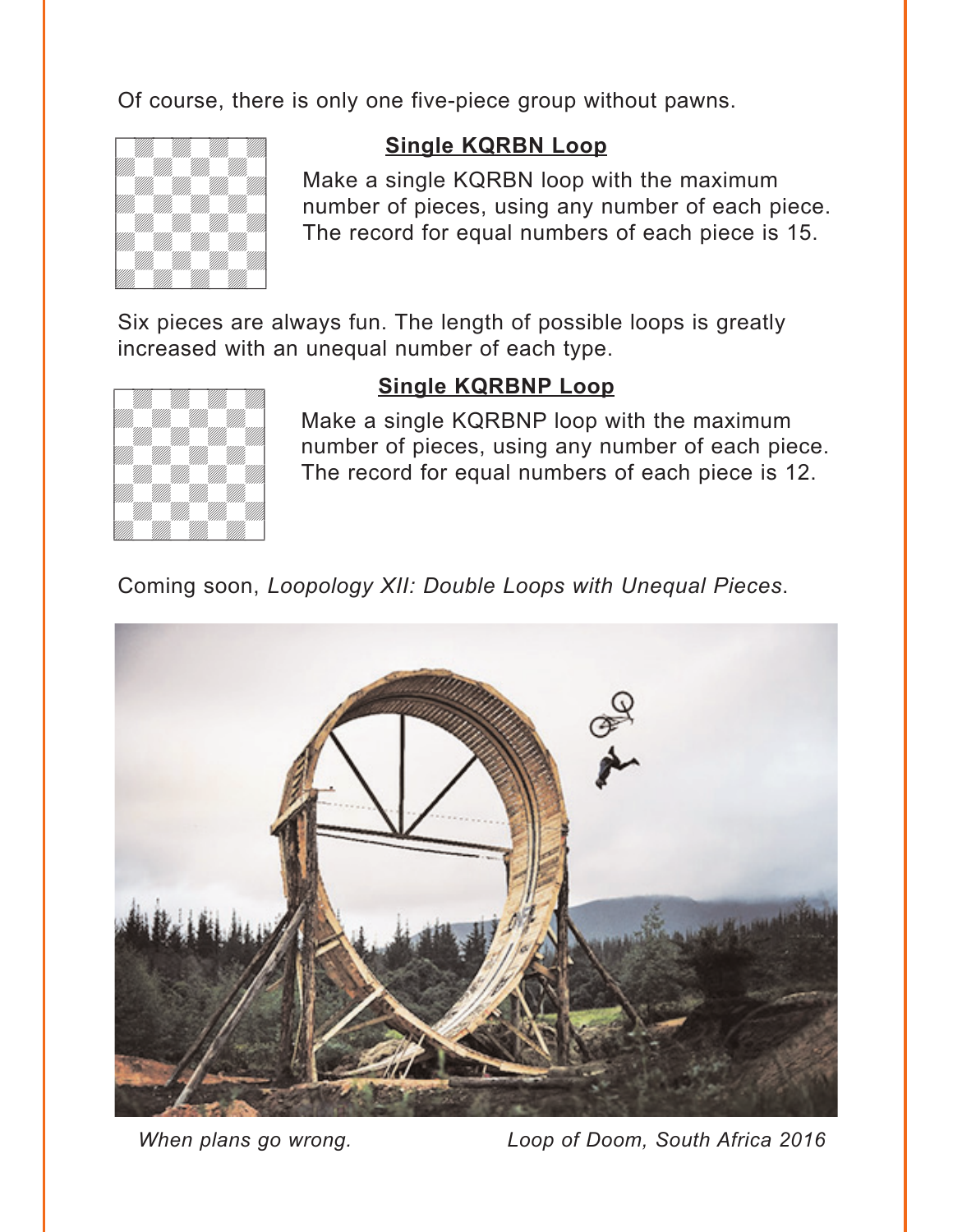# <span id="page-5-0"></span>**SOLUTIONS**

**PDF hyperlinks.** You can advance to the solution of any puzzle by clicking on the underlined title above the diagram. To return to the puzzle, click on the title above the solution diagram.

*Archives***.** Past columns and a detailed index of problem-types and composers are available in the *Puzzling Side of Chess* archives.

**[Single NP](#page-1-0) Loop**



14 pieces (8 pawns, 6 knights)

There are five solutions, all symmetrical, all the same pattern on different ranks. Reflections and rotations are not counted, a convention used for all tasks.

The record with an equal number of each piece is 8 (column 162).

Pb2 Pa3 Nb4 Pd3 Ne4 Pg3 Nh4 Pg2 Ph3 Ng4 Pe3 Nd4 Pb3 Na4 \* Pb3 Pa4 Nb5 Pd4 Ne5 Pg4 Nh5 Pg3 Ph4 Ng5 Pe4 Nd5 Pb4 Na5 Pb4 Pa5 Nb6 Pd5 Ne6 Pg5 Nh6 Pg4 Ph5 Ng6 Pe5 Nd6 Pb5 Na6 Pb5 Pa6 Nb7 Pd6 Ne7 Pg6 Nh7 Pg5 Ph6 Ng7 Pe6 Nd7 Pb6 Na7 Pb6 Pa7 Nb8 Pd7 Ne8 Pg7 Nh8 Pg6 Ph7 Ng8 Pe7 Nd8 Pb7 Na8

\* *diagram position*

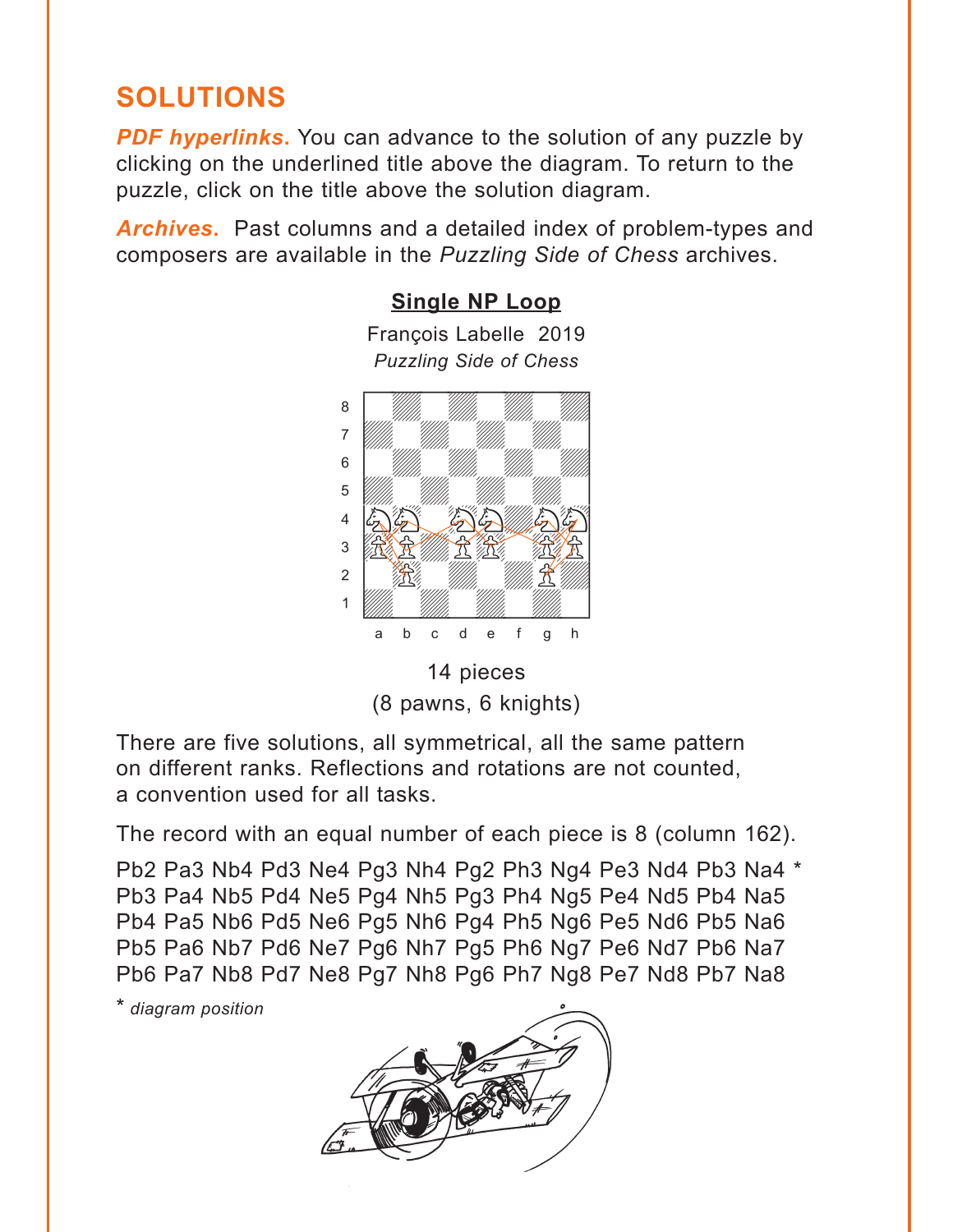**[Single RP](#page-1-0) Loop**

<span id="page-6-0"></span>François Labelle 2019 *Puzzling Side of Chess* where  $\frac{1}{2}$  and  $\frac{1}{2}$  and  $\frac{1}{2}$  and  $\frac{1}{2}$  and  $\frac{1}{2}$  and  $\frac{1}{2}$  and  $\frac{1}{2}$  and  $\frac{1}{2}$  and  $\frac{1}{2}$  and  $\frac{1}{2}$  and  $\frac{1}{2}$  and  $\frac{1}{2}$  and  $\frac{1}{2}$  and  $\frac{1}{2}$  and  $\frac{1}{2}$  and  $\frac{1$ 



(6 pawns, 5 rooks)

There are 112 solutions, none symmetrical. All patterns contain six pawns and five rooks.

The record with an equal number of each piece is 10 (column 162).

# **[Single QRN Loop](#page-2-0)**

François Labelle 2019 *Puzzling Side of Chess* where  $\frac{1}{2}$  and  $\frac{1}{2}$  and  $\frac{1}{2}$  and  $\frac{1}{2}$ 



<sup>14</sup> pieces (7 knights, 4 rooks, 3 queens)

There are 162 solutions, none symmetrical. 117 with one queen, 41 with two queens, 4 with three queens.

The record with an equal number of each piece is 9 (column 164).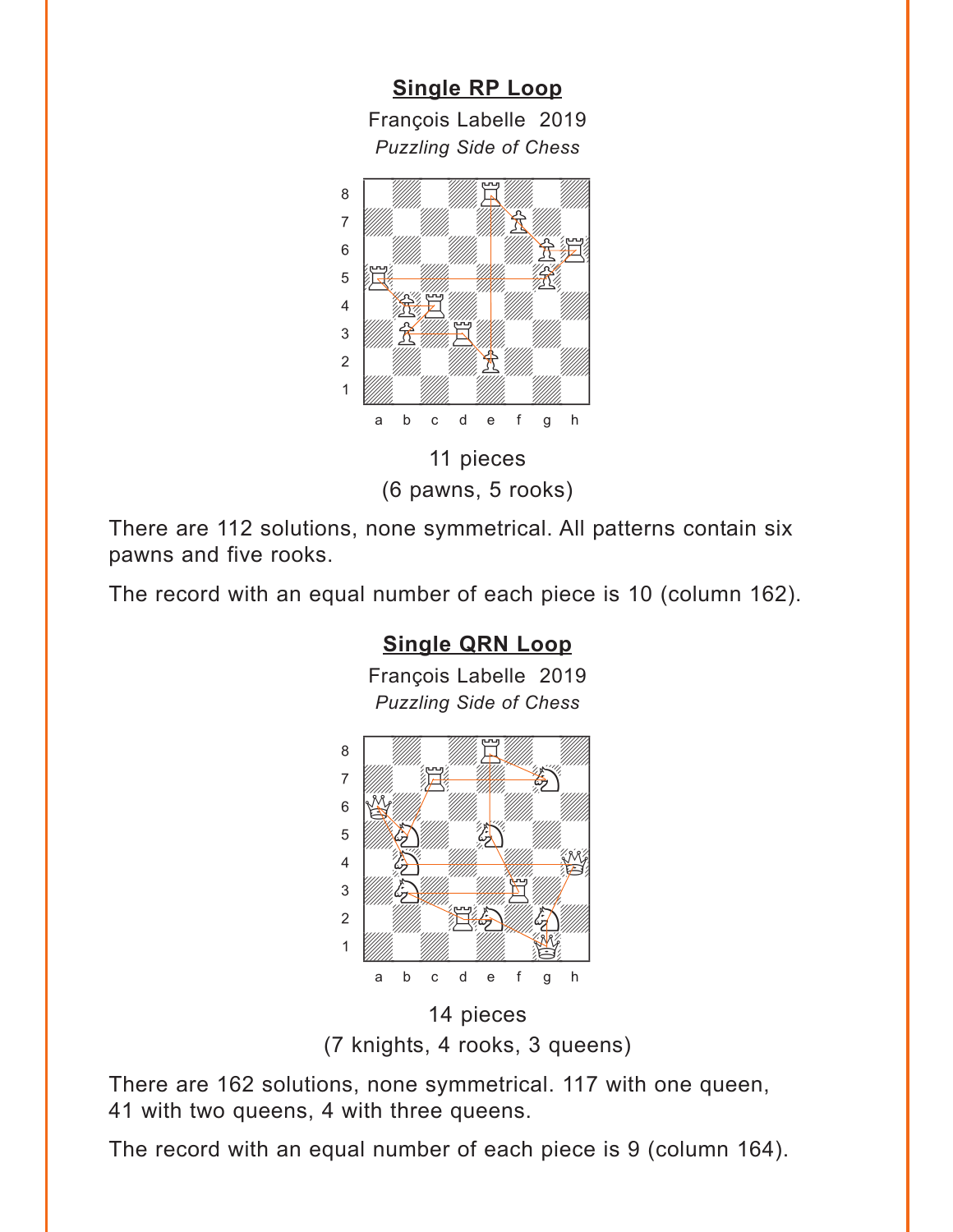# **[Single QBN Loop](#page-2-0)**

François Labelle 2019 *Puzzling Side of Chess*

<span id="page-7-0"></span>

19 pieces (9 knights, 9 bishops, 1 queen) A unique solution!

The record with an equal number of each piece is 12 (column 164).

# **[Single KQN Loop](#page-2-0)**

François Labelle 2019 *Puzzling Side of Chess*



19 pieces (9 kings, 9 knights, 1 queen) A unique solution!

The record with an equal number of each piece is 12 (column 164).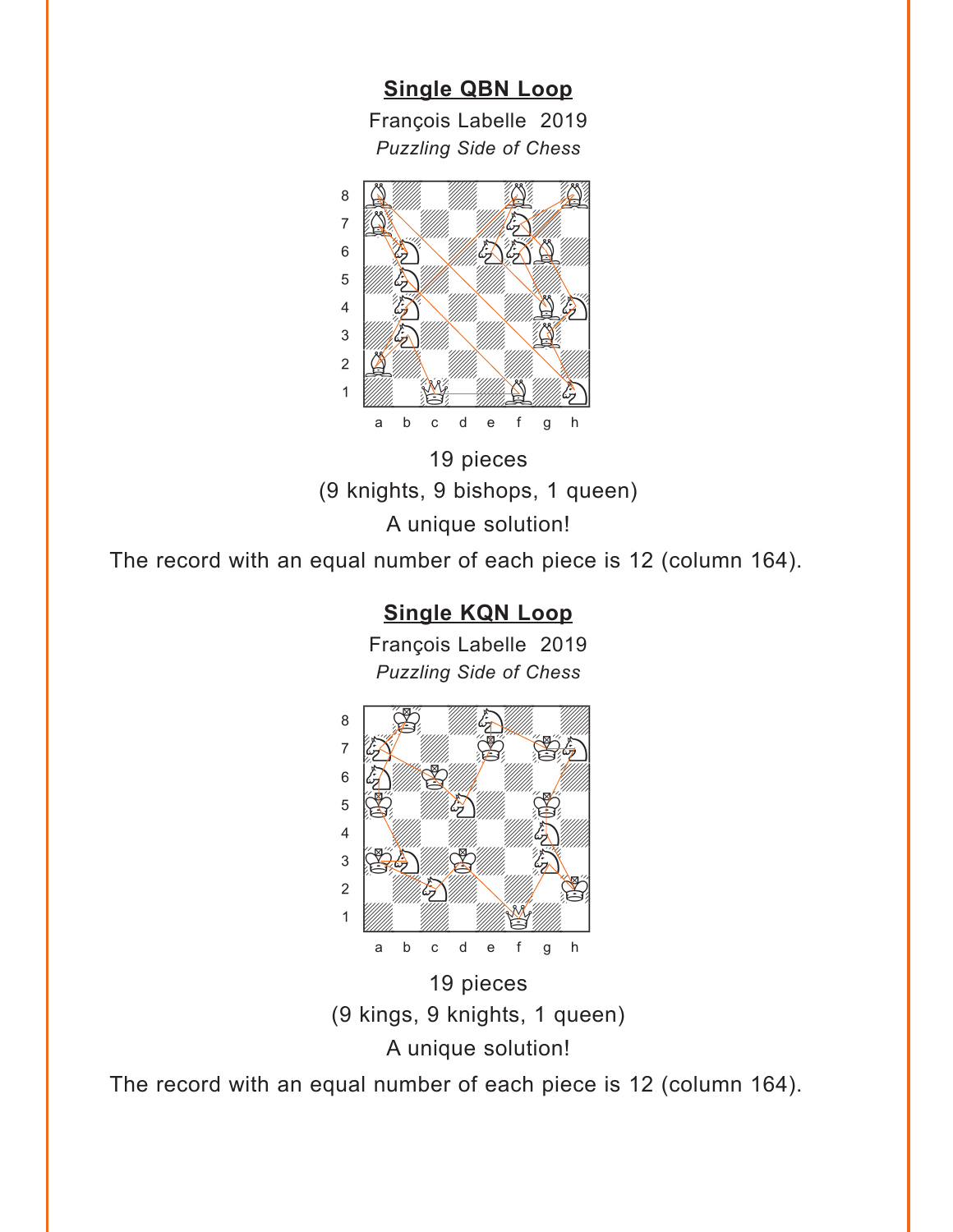# **[Single QRBN Loop](#page-3-0)**

François Labelle 2019 *Puzzling Side of Chess*

<span id="page-8-0"></span>



20 pieces

(9 knights, 8 bishops, 2 rooks, 1 queen)

There are 3 solutions. The third is the same as the second with a bishop on g6 instead of g8.

The record with an equal number of each piece is 12 (column 168).

# **[Single KQRN Loop](#page-3-0)** François Labelle 2019 *Puzzling Side of Chess* w\_\_\_\_\_\_\_\_w  $\begin{picture}(40,40) \put(0,0){\line(1,0){155}} \put(15,0){\line(1,0){155}} \put(15,0){\line(1,0){155}} \put(15,0){\line(1,0){155}} \put(15,0){\line(1,0){155}} \put(15,0){\line(1,0){155}} \put(15,0){\line(1,0){155}} \put(15,0){\line(1,0){155}} \put(15,0){\line(1,0){155}} \put(15,0){\line(1,0){155}} \put(15,0){\line(1,0){155}} \$ T  $\begin{picture}(180,10) \put(0,0){\line(1,0){10}} \put(10,0){\line(1,0){10}} \put(10,0){\line(1,0){10}} \put(10,0){\line(1,0){10}} \put(10,0){\line(1,0){10}} \put(10,0){\line(1,0){10}} \put(10,0){\line(1,0){10}} \put(10,0){\line(1,0){10}} \put(10,0){\line(1,0){10}} \put(10,0){\line(1,0){10}} \put(10,0){\line(1,0){10}} \put(10,0){\line($  $\mathcal{F}=\left\{\left\langle \mathcal{F}_{\mathcal{F}}\right\rangle \left\langle \mathcal{F}_{\mathcal{F}}\right\rangle \left\langle \mathcal{F}_{\mathcal{F}}\right\rangle \left\langle \mathcal{F}_{\mathcal{F}}\right\rangle \left\langle \mathcal{F}_{\mathcal{F}}\right\rangle \left\langle \mathcal{F}_{\mathcal{F}}\right\rangle \left\langle \mathcal{F}_{\mathcal{F}}\right\rangle \left\langle \mathcal{F}_{\mathcal{F}}\right\rangle \left\langle \mathcal{F}_{\mathcal{F}}\right\rangle \left\langle \mathcal{F}_{\mathcal{F}}\right\rangle \left\langle \mathcal{F}_{\$ 4 | *Willia H. William S. R. 20*  $\mathcal{E}$   $\mathcal{E}$   $\mathcal{E}$   $\mathcal{E}$   $\mathcal{E}$   $\mathcal{E}$   $\mathcal{E}$   $\mathcal{E}$   $\mathcal{E}$   $\mathcal{E}$   $\mathcal{E}$   $\mathcal{E}$   $\mathcal{E}$   $\mathcal{E}$   $\mathcal{E}$   $\mathcal{E}$   $\mathcal{E}$   $\mathcal{E}$   $\mathcal{E}$   $\mathcal{E}$   $\mathcal{E}$   $\mathcal{E}$   $\mathcal{E}$   $\mathcal{E}$   $\mathcal{$  $2$   $\frac{1}{2}$ 1 *William William St.* a b c d e f g h

20 pieces (10 knights, 6 kings, 2 rooks, 2 queens)

There are 3 solutions. The diagrammed position is symmetrical. In the other two solutions, the queen on b8 is replaced by a rook or a king.

The record with an equal number of each piece is 12 (column 168).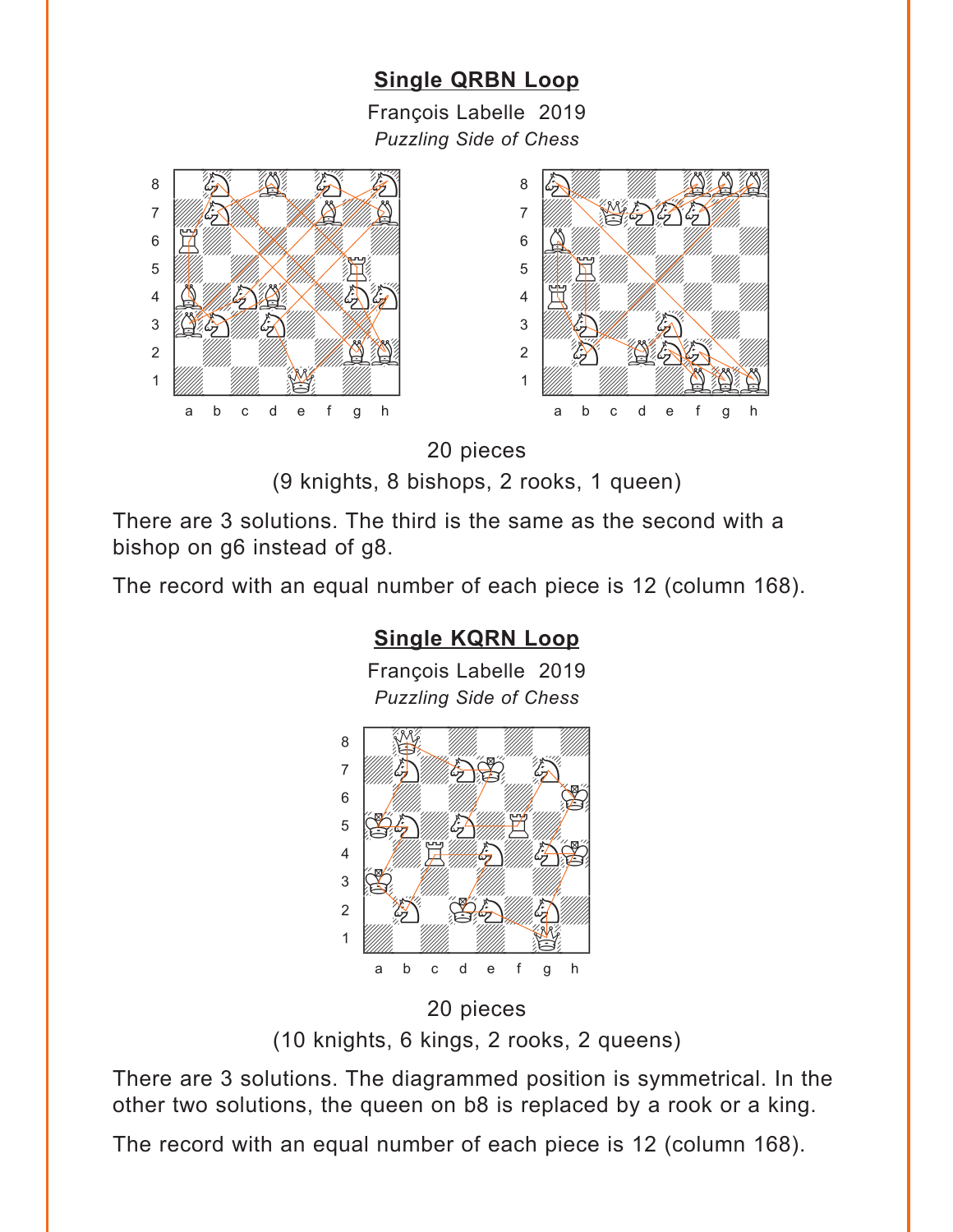# **[Single KQBN Loop](#page-3-0)**

François Labelle 2019 *Puzzling Side of Chess*

<span id="page-9-0"></span>



22 pieces

(9K, 7N, 5B, 1Q) (9N, 8K, 4B, 1Q)

There are 5 solutions. The second position above can be changed in two ways: replace the king on a2 with a bishop and/or change Kh1/Bh2 to Nh1/Kg3.

The record with an equal number of each piece is 12 (column 168).



*Subatomic Loopometry*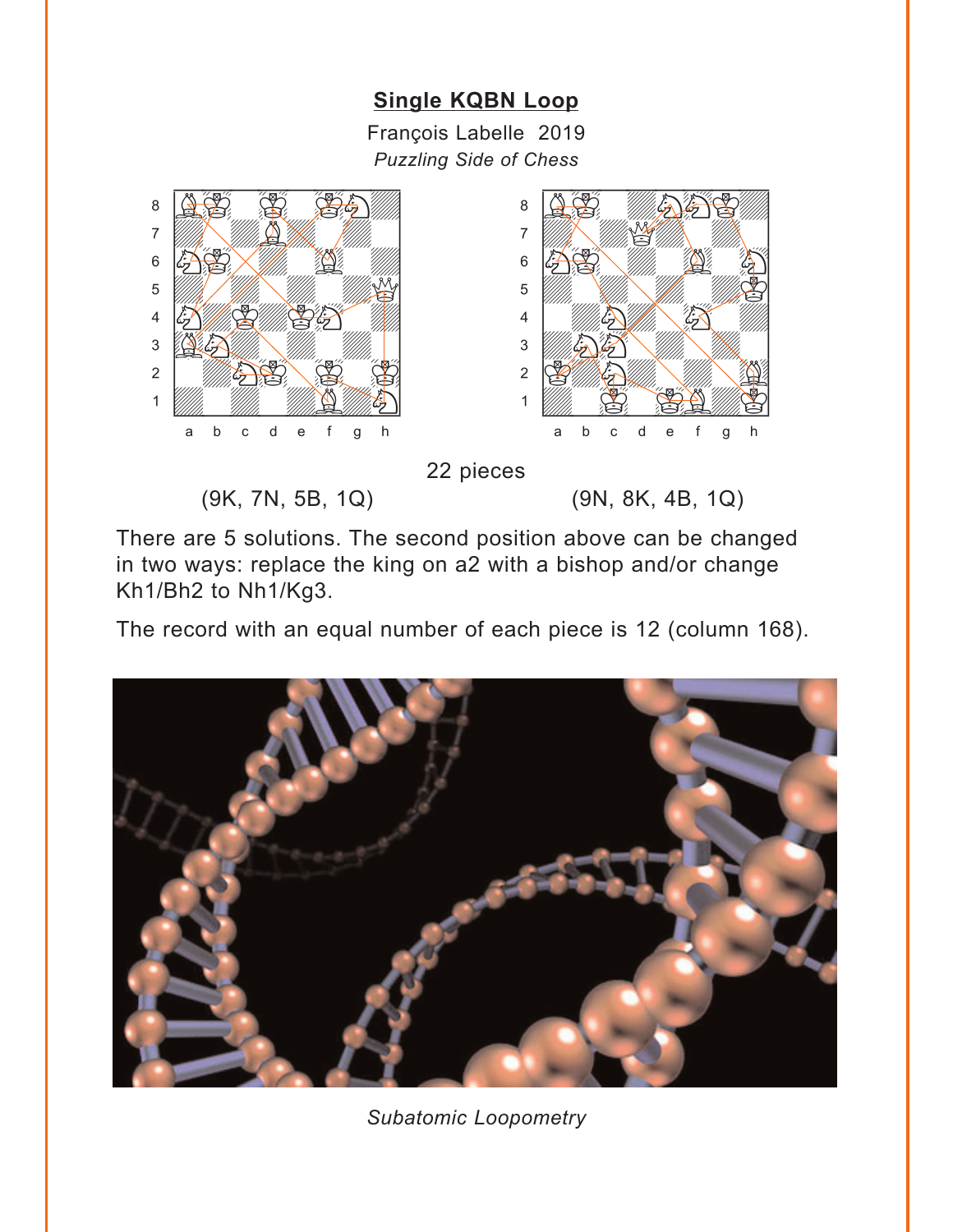# **[Single KQRBN Loop](#page-4-0)**

François Labelle 2019 *Puzzling Side of Chess*

<span id="page-10-0"></span>

There are 24 solutions, none symmetrical, all with one queen. The range of other pieces is K:4-9, R:1-2, B:4-8, N:5-9.

The record with an equal number of each piece is 15 (column 168).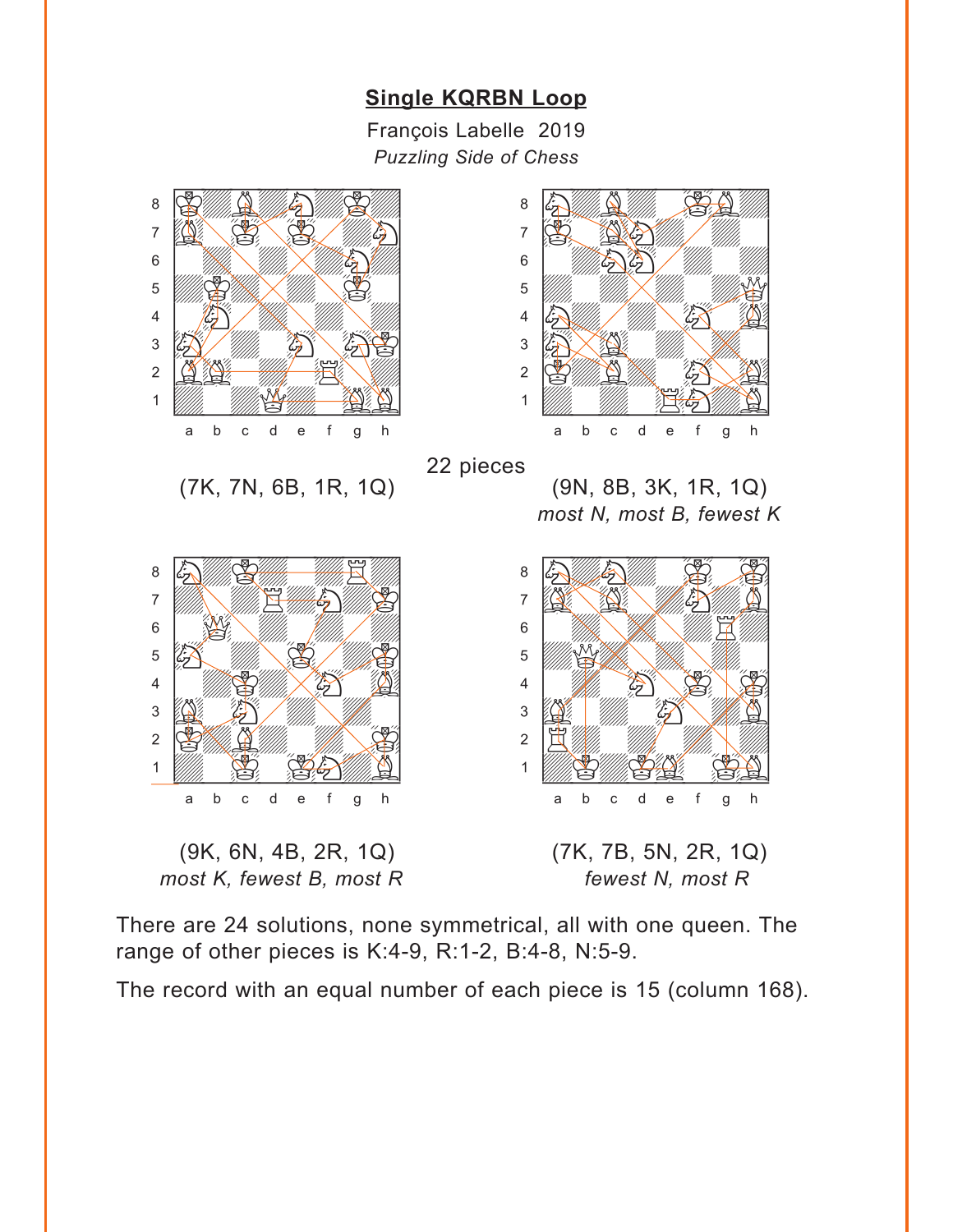# **[Single KQRBNP](#page-4-0) Loop**

François Labelle 2019 *Puzzling Side of Chess*

<span id="page-11-0"></span>



26 pieces

(12P, 5N, 4B, 3K, 1Q, 1R) (7K, 7N, 6P, 3B, 1Q, 1R) *most P, fewest N fewest P, most K*

There are 30 solutions, none symmetrical, all with one queen and one rook. The range of other pieces is K:2-7, B:2-6, N:5-8, P:6-12. Here is a selection of solutions showing the extremes.

Nd1 Pe3 Pd4 Pe5 Pd6 Pe7 Nd8 Bb7 Na8 Pb6 Pa7 Nb8 Bd7 Ka4 Na3 Rc2 Nh2 Qf1 Be1 Pg3 Ph4 Pg5 Nh6 Kg8 Ng7 Bh5 most N(8), fewest K(2)

Kb1 Nb2 Qa4 Pa5 Pb6 Pa7 Nb8 Ba6 Kf1 Be1 Pd2 Rc3 Bf3 Kh1 Bh2 Pe5 Pd6 Pe7 Nd8 Be6 Nh3 Pg5 Ph6 Pg7 Nh8 Bg6 most B(6), fewest N(5)

Qf1 Kh1 Ph2 Pg3 Nh4 Kg6 Nh6 Kg8 Bh8 Ke5 Pd6 Pe7 Nd8 Pb7 Na8 Pb6 Pa7 Nb8 Bd7 Ka4 Nb4 Ka2 Pb2 Rc3 Ke3 Nd2 fewest B(2), most K(7)

The record with an equal number of each piece is 12 (column 170).

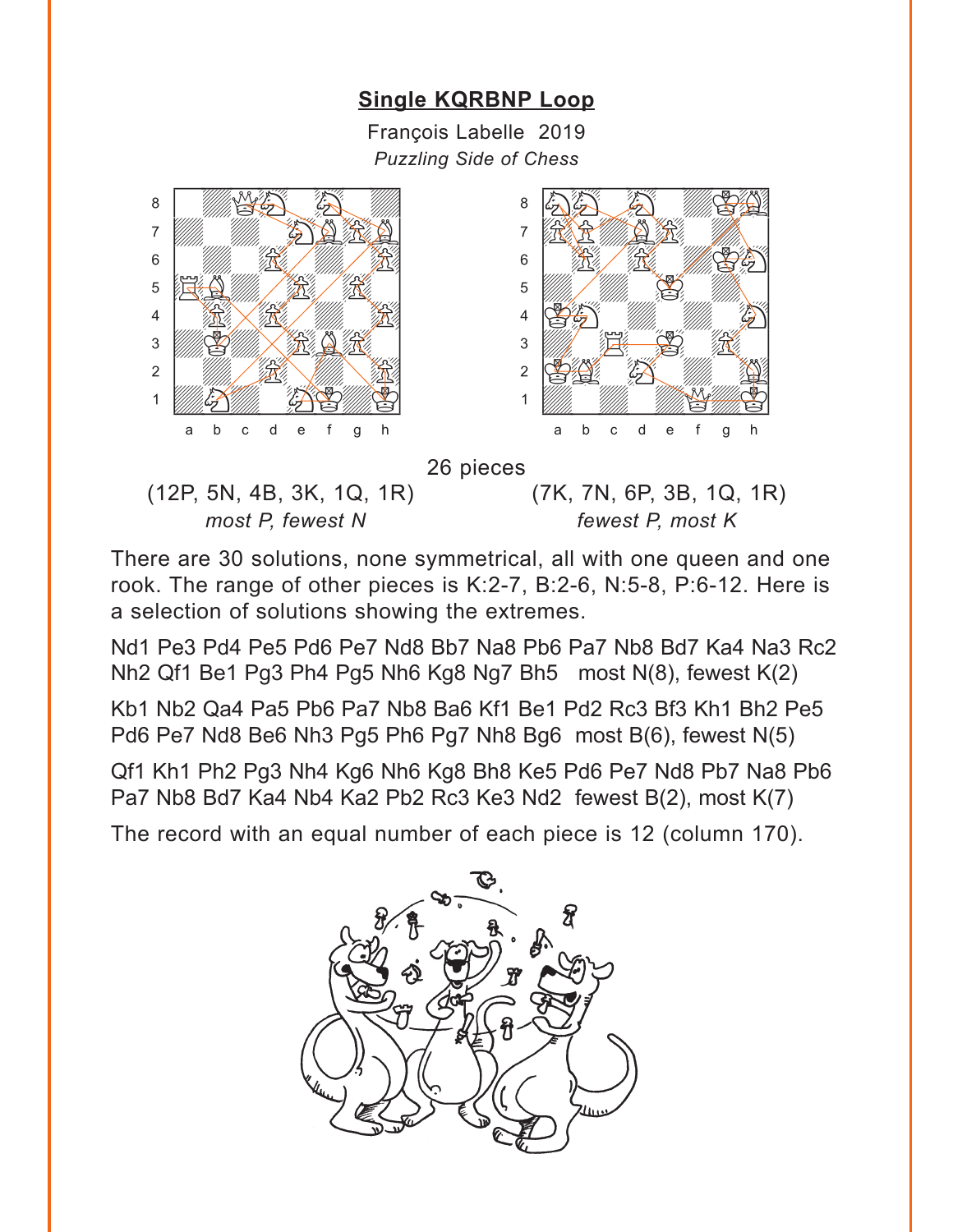## **[Three-Piece Single Loops with Pawns](#page-3-0)**

François Labelle 2019 *Puzzling Side of Chess*

# <span id="page-12-0"></span> $\mathbf{w}$



 $(24 \text{ with equal pieces})$   $(21)$   $(18)$ 

a b c d e f g h

#### **BNP KNP RNP**





**QNP RBP KRP**







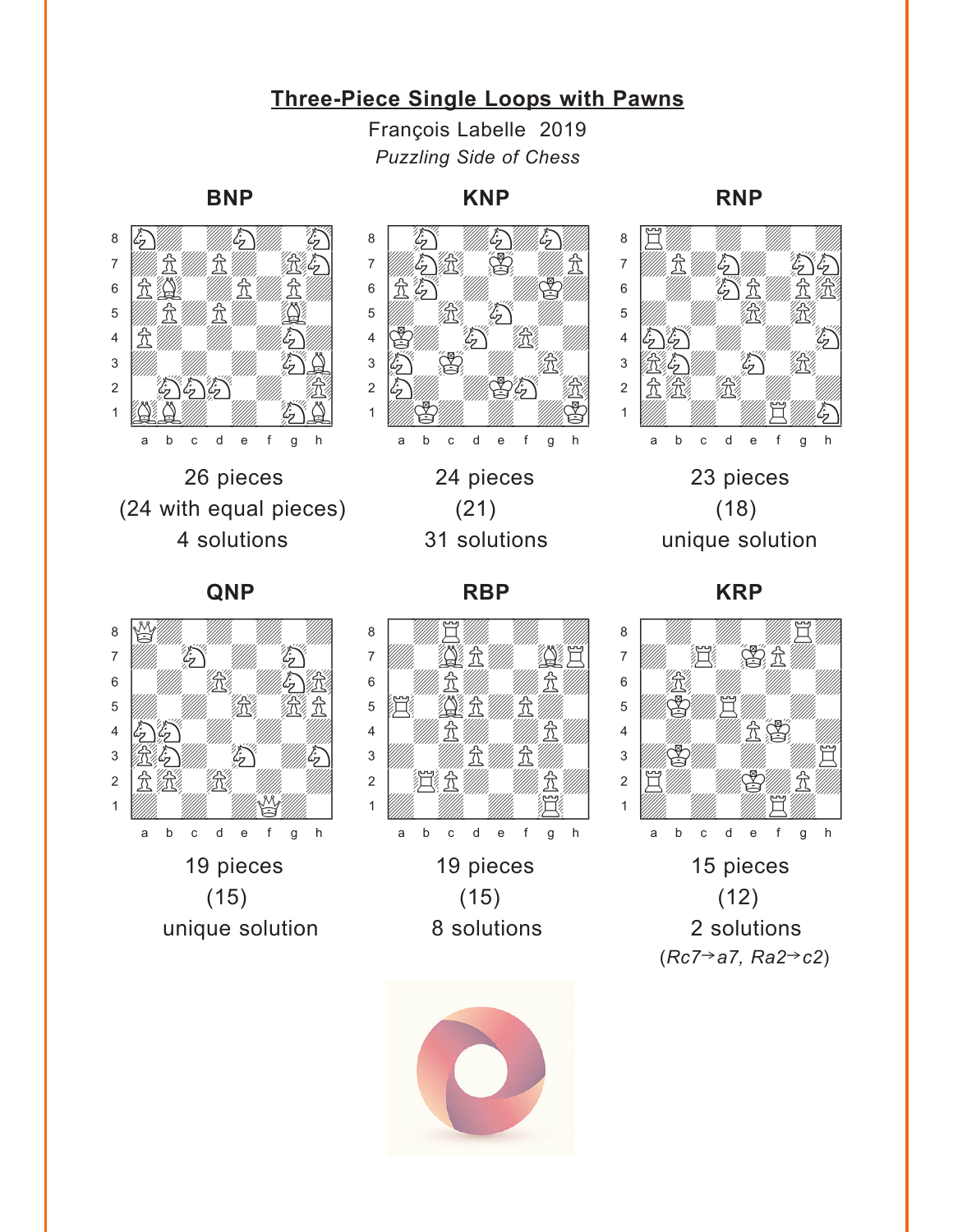# **[Four-Piece Single Loops with Pawns](#page-3-0)**

François Labelle 2019 *Puzzling Side of Chess*



#### **RBNP KRNP QBNP**



See column 172 for KBNP (29 pieces).

*Bd1 Kg4 Bh4 Kf2 Bf1 Kc4 Pb4 Ra5 Ka7 Bb7 Kh1 Bh2 Kd6 Pd7 Re8 Kg8 Bh8 Kb2*)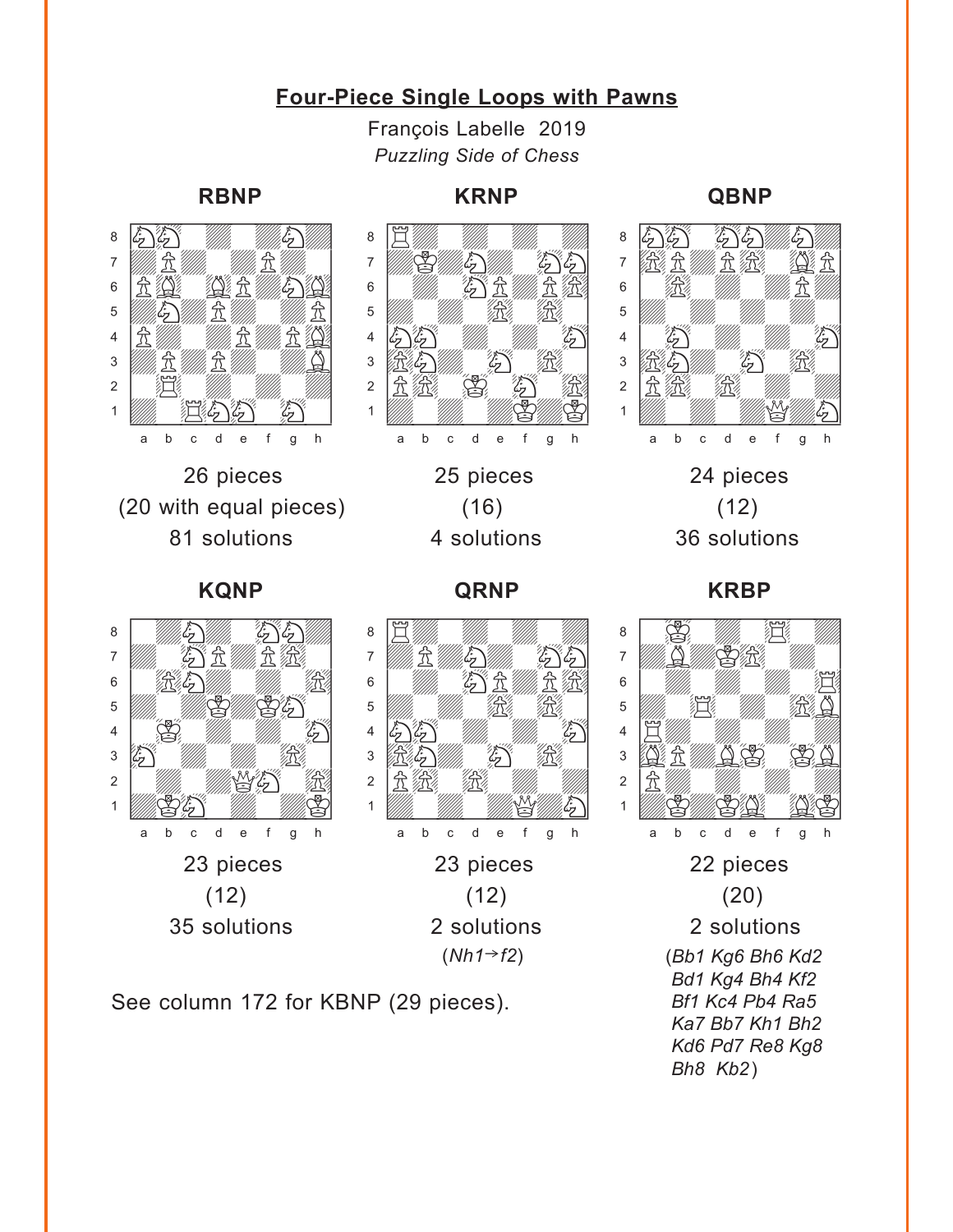# **[Five-Piece Single Loops with Pawns](#page-3-0)**

François Labelle 2019 *Puzzling Side of Chess*

# $\sim$

#### **KQBNP KQRNP QRBNP**

# $\sim$



The KRBNP single loop (29 pieces) was given in column 172.



*Downtown Minneapolis*